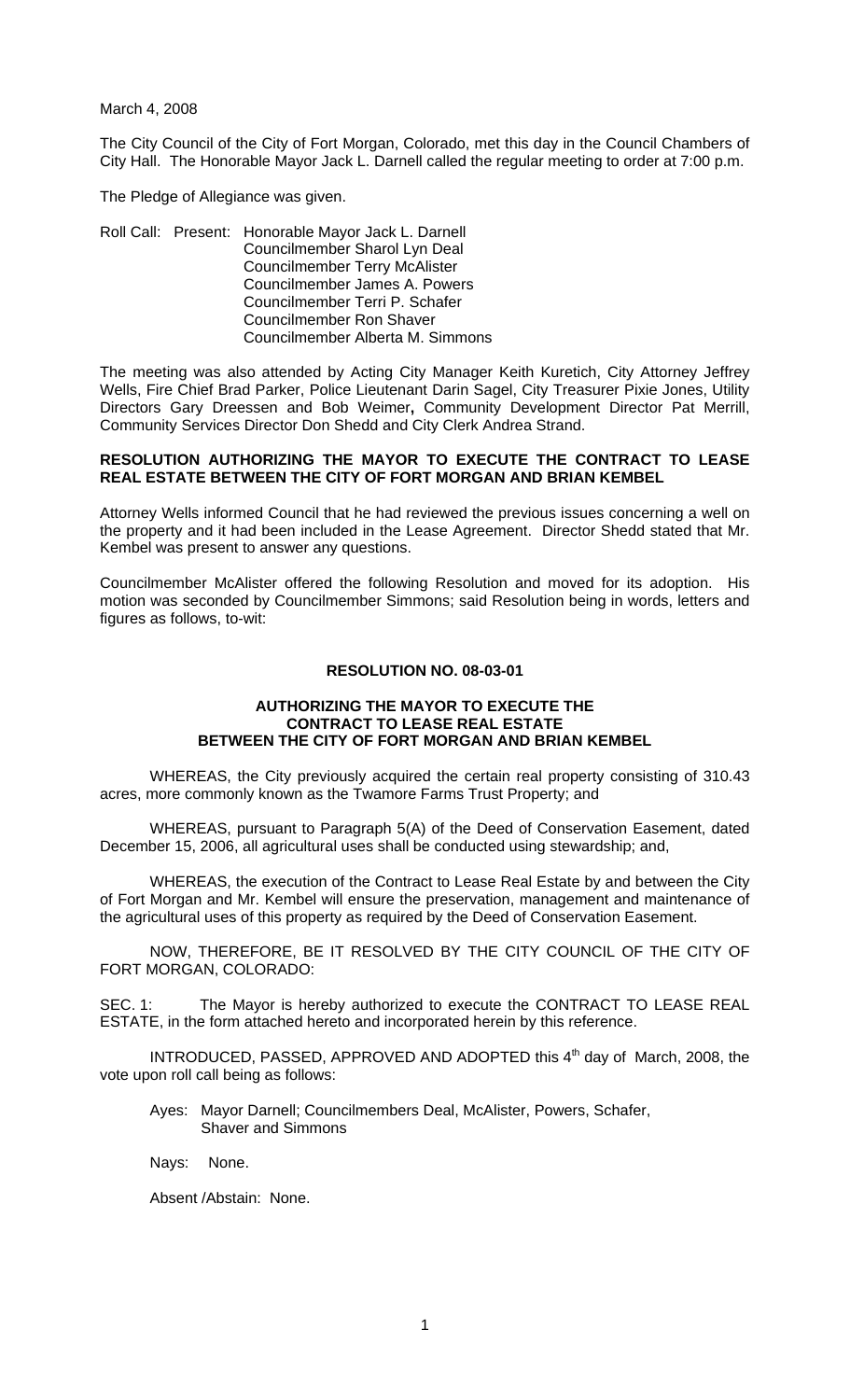[ SEAL ]

 BY: /s/ Jack L. Darnell Mayor

ATTEST:

/s/ Andrea Strand City Clerk

STATE OF COLORADO ) COUNTY OF MORGAN ) ss. CERTIFICATE CITY OF FORT MORGAN )

 I, Andrea Strand, City Clerk of the City of Fort Morgan, Colorado, do hereby certify that the above and foregoing Resolution is a true, perfect and complete copy of the Resolution adopted by the City Council and is identical to the original thereof appearing in the official records of the City of Fort Morgan, Colorado, and that the same has not been, since its adoption, in any respect, rescinded or amended.

 IN TESTIMONY WHEREOF, I have hereunto set my hand and affixed the seal of the City of Fort Morgan this  $4<sup>th</sup>$  day of March, 2008.

/s/ Andrea Strand, City Clerk

# **BOB STOCK MUSIC CONCERT AND FESTIVAL COMMUNITY EVENT ON JULY 5, 2008**

Acting City Manager Kuretich stated that City Staff had identified that Council has not approved any similar events where the sale or use of alcohol in a City park is allowed. The issues with the sale and consumption of alcohol in a public place or City park are prohibited by City ordinance and the Rules and Regulations for Parks and Open Space. He provided information from neighboring jurisdictions that have similar events in their city parks or city property. They provide for an exception in their ordinance allowing alcohol in these areas if guidelines are followed and the Chief of Police grants a permit. He felt that due to timeliness and a first-time request before Council, City Staff believes it would not be possible to consider an amendment to the current ordinance before this year's event and they felt it should be reviewed by the Tree, Parks and Recreation Advisory Board.

City Attorney Wells added that it would be possible to lease or rent the City Park to the applicant. This would allow the request to move forward until further consideration of what is required to permit the sale and use of alcohol in City parks and public spaces. He also recommended the request be reviewed by the Tree, Parks and Recreation Advisory Board.

In summary, Acting City Manager recommended that a lease or rental agreement could be arranged for this year's event to regulate the alcohol request and further consideration should require a possible amendment to the current ordinance and review by the Tree, Parks and Recreation Advisory Board. He would also recommend staffing requirements for adequate security, state-licensed, bonded personnel or police officers during the duration of the event. In addition to the recommended security, City Staff would be required to be present during the event for responsibility of the enforcement of the policies, rules, regulations, terms and conditions governing the use of the City park. A Special Event Permit would be required by a nonprofit organization that indicates what type of alcohol would be served. A notice posted on the property and public hearing would follow the permit application.

Wayne Johnson, who resides at 16041 Highway 34 and manages KFTM radio station, provided security information to Council and stated the music stage would not be by the beer garden. He added that he felt the addition of alcohol would enhance the atmosphere to the event.

Public Comment:

Councilmember Powers stated he did receive calls on this issue and all but one felt the City should not allow alcohol in the parks. Mayor Darnell received six calls; four were for the change to allow alcohol in the parks and two were against. Dennis Hall, who resides at 512 Maple in Fort Morgan, said he had attended several events where alcohol was present and one was almost tragic. He felt the consumption of alcohol should be limited by tickets and the hockey rink should be surrounded by a fence. Charles Bragg, who resides at 518 Prospect in Fort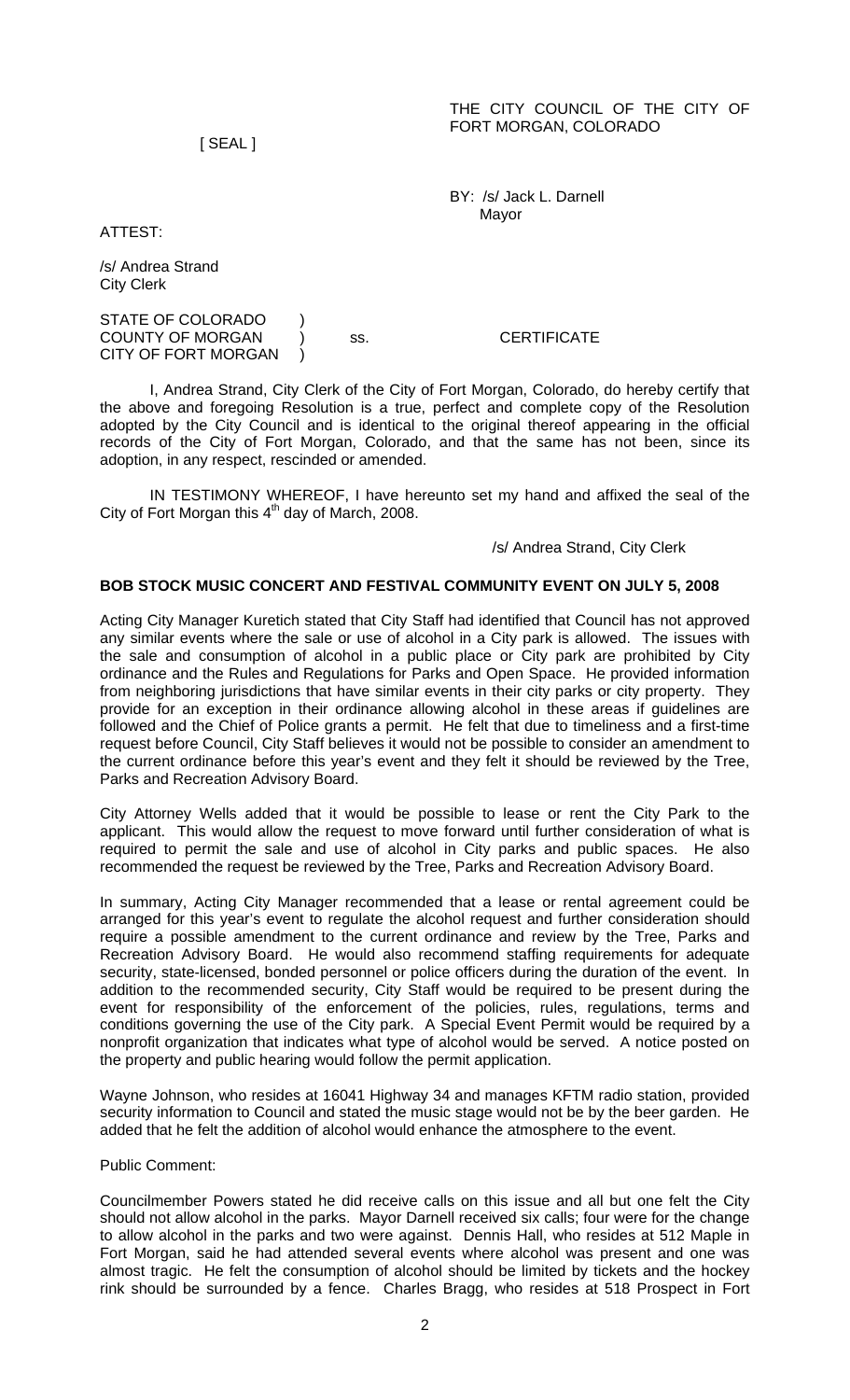Morgan, stated he would like to maintain the integrity of the ordinance and felt that we should not circumvent the ordinance.

Councilmember Simmons offered a motion to approve the In-Kind services provided by the City for the "BOB Stock" Music Concert and Festival to be held in Riverside Park on July 5, 2008. Her motion was seconded by Councilmember McAlister and duly carried.

Councilmember Powers offered a motion that the request for the beer garden for the "BOB Stock" Music Concert and Festival be denied. His motion was seconded by Councilmember Simmons and discussion followed. The vote by roll call was: Ayes: Councilmembers Powers, Shaver and Simmons. Nays: Mayor Darnell; Councilmembers Deal, McAlister and Schafer. The motion did not carry.

Councilmember Powers commented that he is not opposed to the event, he felt it was a great opportunity for the citizens to enjoy the Park; but he was against the alcohol issue.

Councilmember Schafer offered a motion to direct the City Attorney to draft a policy for a lease to be used by nonprofit organizations in conjunction with a large event for "BOB Stock." Her motion was seconded by Councilmember McAlister. The vote by roll call was: Ayes: Mayor Darnell; Councilmembers Deal, McAlister, Schafer and Simmons. Nays: Coucilmembers Powers and Shaver.

Public Comment:

Pattie Rousselle, who resides at 16220 Road 19, stated that she grew up in Fort Morgan and she received many calls in support of this event. She stated that many other cities offer this type of event. Councilmember Schafer agreed that the City is missing out on revenue because other cities do allow alcohol at events in their parks. Dennis Hall would like to see this type of event limited to Riverside Park. Charles Bragg added he felt this was a dangerous precedence for the community. Fred Grantham, a City resident, encouraged Council to provide the organizers of the event an opportunity to try make it successful.

### **LETTER CONCERNING THE NORTHERN INTEGRATED SUPPLY PROJECT**

Director Dreessen stated that a Letter to the Editor was printed in *The Fort Morgan Times* which contained information concerning the Northern Integrated Supply Project. He stated that he and Councilmember Powers would like to print a Letter to the Editor to provide additional information on the project to the public. They are presenting the letter to the Water Committee for their review before submitting it to the newspaper. He asked Council and City Staff to review and comment on the content of the letter.

Councilmember Simmons offered a motion to approve the letter. Her motion was seconded by Councilmember Shaver and duly carried.

### **FIRST READING OF ORDINANCE ENTITLED, "AN ORDINANCE AMENDING ORDINANCE NO. 1056 ENTITLED 'AN ORDINANCE GRANTING CERTAIN ECONOMIC INCENTIVES FOR BUSINESS EXPANSION TO DELTA OIL FIELD TANK COMPANY, LLC BY THE CITY OF FORT MORGAN, COLORADO"**

Attorney Wells noted for Council consideration on first reading, an ordinance which would provide certain economic incentives to Delta Oil Field Tank Company, LLC. This ordinance would correct items that had been omitted by an oversight in Ordinance No.1056 adopted by Council on November 6, 2007; said Ordinance being in words, letters and figures as follows, towit:

### **ORDINANCE NO. \_\_\_\_\_**

# **AN ORDINANCE AMENDING ORDINANCE NO. 1056 ENTITLED "AN ORDINANCE GRANTING CERTAIN ECONOMIC INCENTIVES FOR BUSINESS EXPANSION TO DELTA OIL FIELD TANK COMPANY, LLC BY THE CITY OF FORT MORGAN, COLORADO."**

Whereas, on September 5, 2007, Gary Harms, President and CEO for Delta on submitted an Economic Development Incentive Application pursuant to the City's Economic Incentive Policy, therein requesting among others, a waiver of the Building Permit Fee in the amount of \$42,410.00; and,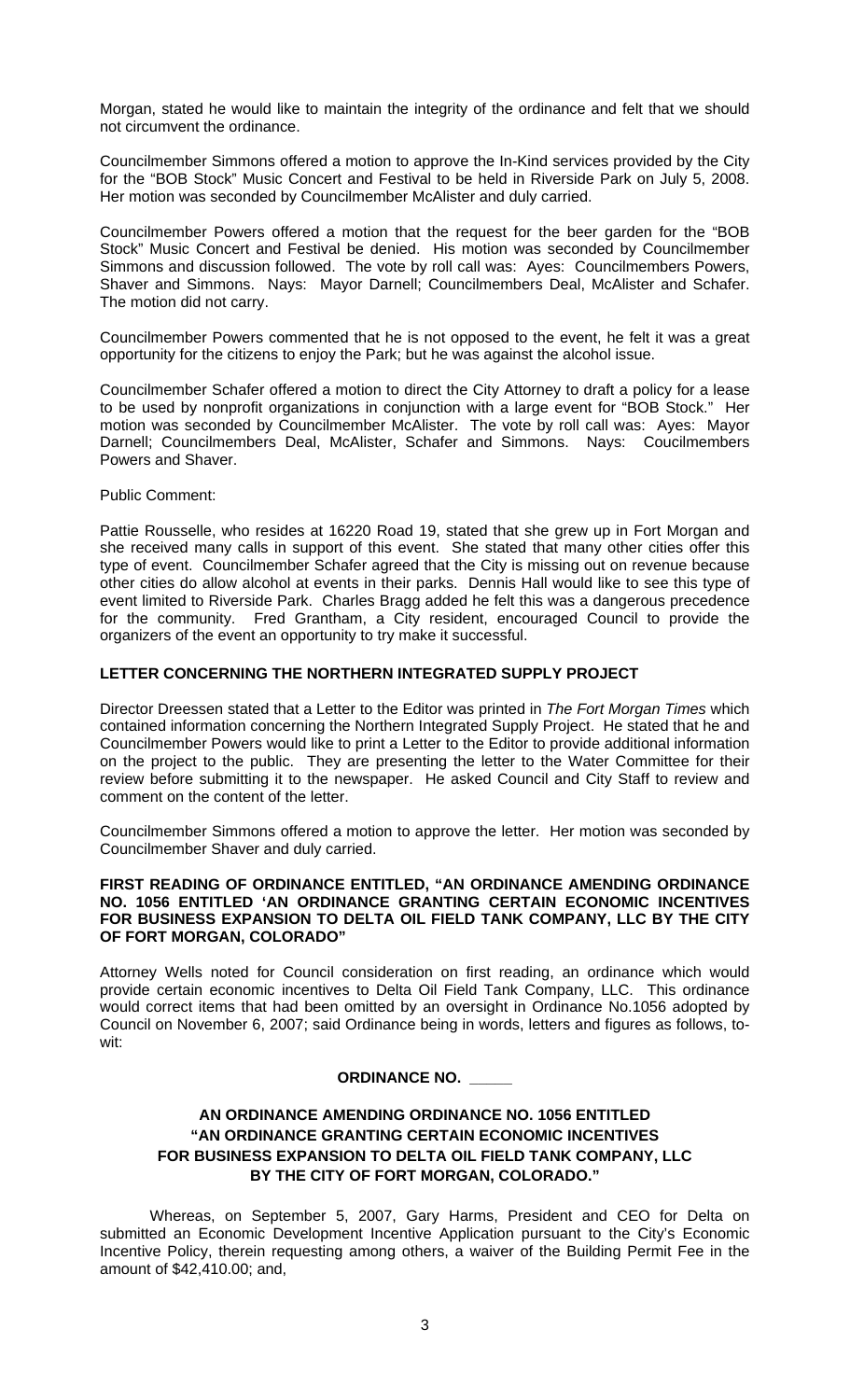Whereas, on November 6, 2007, Ordinance No. 1056, granted to Delta Oil Field Tank Company, LLC (hereinafter "Delta") certain tax and economic incentives for construction of a manufacturing facility, at an anticipated cost of \$9,000,000.00 dollars, at 2550 East Bijou Avenue in the City of Fort Morgan, Colorado (hereinafter the "Project"); and,

 Whereas, the inclusion of the Building Permit Fee in the amount of \$42,410.00 was omitted under Ordinance No. 1056; and,

 Whereas, the Council finds that the amendment as proposed is necessary as this Project benefits the City by providing new employment opportunities; and,

 Whereas, the Council finds that the general welfare of the residents of the City would be promoted by amending the tax incentive payments with the inclusion of the Building Permit Fee, as hereinafter set forth.

 NOW, THEREFORE, BE IT ORDAINED BY THE COUNCIL OF THE CITY OF FORT MORGAN, COLORADO, THAT:

1. Refund of Sales Taxes levied by the City. Delta shall be entitled to apply for and receive a refund of one hundred percent (100%) of all sales taxes levied by and paid to the City of Fort Morgan for the purchase of equipment, machinery, machine tools, or supplies used in the construction of or incorporated into the improvements constructed as the Project in the Northeast Colorado Enterprise Zone. Such refund shall be payable by the City Treasurer upon presentation of Receipts by Delta upon completion of the Project for all such sales taxes paid and verification by the City Treasurer that such sales taxes have, in fact, been levied and paid to the City.

### Statutory Reference: C.R.S. § 39-30-107.5 (2)

2. Refund of General Property Taxes. Commencing with Tax Year 2007 (taxes payable in 2008) and continuing for Tax Years 2008, 2009, and 2010, Delta shall be entitled to an annual incentive payment in the form of a refund equal to one-hundred percent (100%) of the increase in assessed value for general property taxes paid to the City upon the improvements and improvement fixtures constructed as manufacturing facility. This refund shall be for improvements and improvement fixtures only (specifically excluding any improvements not replaced as part of this Project, including, but not limited to, Aboveground Storage Tanks (AST) or Underground Storage Tanks (UST)); the Land upon which the improvements and improvement fixtures are located and that portion of general property taxes attributable to Land shall *not* be included in the refund. Within thirty (30) days after receipt of proof of payment of the current year's taxes (starting with Tax Year 2007) provided to the City Treasurer by Delta, the City shall make an annual incentive payment to Delta as set forth above, excluding interest and penalty, if any.

Statutory Reference: C.R.S. § 39-30-107.5 (1)

3. Refund of Personal Property Taxes. Commencing with Tax Year 2007 (taxes payable in 2008) and continuing for Tax Years 2008, 2009, and 2010, Delta shall be entitled to an annual incentive payment in the form of a refund equal to fifty percent (50%) of the amount of taxes levied by the City upon the increase in assessed value of taxable personal property located at or within this new business facility and used in connection with the operation of such new business facility, reduced by depreciation of ten (10%) percent from the base amount for each succeeding Tax Year. The term of this agreement as to personal property taxes shall not exceed four (4) tax years. Within thirty (30) days after receipt of proof of payment of the current year's personal property taxes (starting with Tax Year 2007) provided to the City Treasurer by Delta, the City shall make an annual incentive payment to Delta as set forth above, excluding interest and penalty, if any.

### Statutory Reference: C.R.S. § 31-15-903

4. Permit Fees. City shall waive all building permit fees otherwise payable to the City for the construction of the Delta facilities, except any actual expenses incurred by the City by the City for plan reviews or inspections that may be required, which expenses shall be paid by Delta.

5. Limitations. The incentive payments provided in Paragraphs 1, 2, 3, and 4 above shall be subject to the following limitations: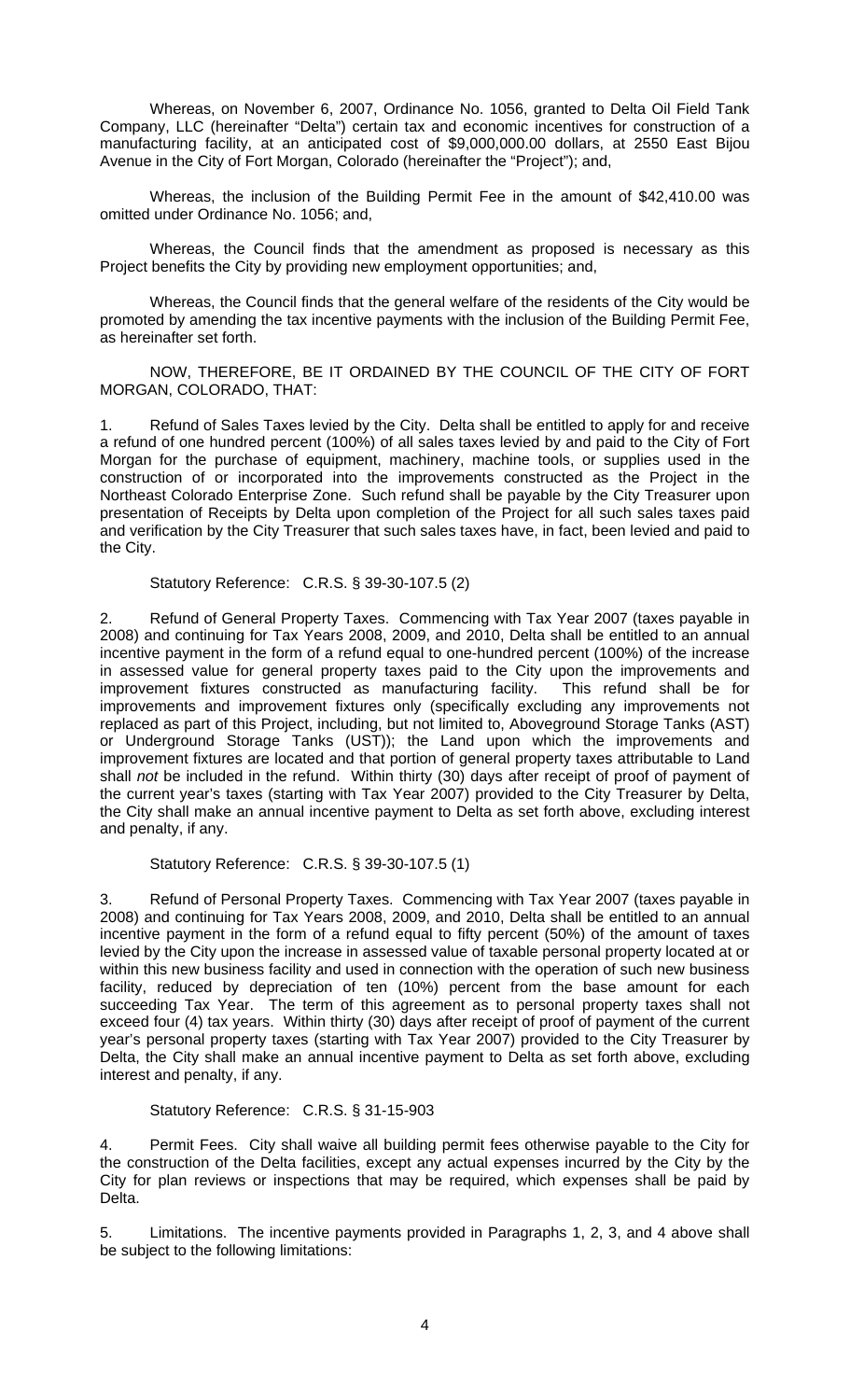(a) The total of all sales tax refunds and annual tax incentive payments due hereunder shall not exceed Forty-Six Thousand-One-Hundred-Twenty-Three and 00/100 (\$46,123.00) Dollars.

(b) The annual tax incentive payments shall apply only to the construction and equipping of that portion of the Project which is completed, used and/or occupied by December 31, 2007.

(c) The annual incentive payments shall be made only if all taxes and assessments levied and assessed by the City during each and every year that a payment is made are paid on time and in full.

(d) Payments shall not be made if a Court of competent jurisdiction declares any material section of the Act or this Ordinance or any Resolution setting policy for incentive payments to be invalid, unconstitutional, or violative of any statute.

(e) Payments shall only be made to the extent revenues are available and appropriated in each of the tax years specified above. The Council has no obligation to appropriate funds to make the annual incentive payments.

(f) Payments shall only be made if Delta qualifies for a credit or refund on taxes in accordance with the requirements of C.R.S. §39-30-105, and the Project must qualify as a "new business facility" in an enterprise zone as defined by C.R.S. §39-22-508.2. These qualifications must be demonstrated annually to the City's satisfaction by submission by Delta of a Certification of Qualified Enterprise Zone Business from the Administrator of the Northeast Colorado Enterprise Zone for each tax year in which Delta requests an incentive payment.

(g) Payments shall only be made if the City of Fort Morgan, Colorado continues to be in a designated enterprise zone.

6.Binding Effect. By its acceptance and approval of this Ordinance, Delta agrees to be bound by the terms and provisions hereof. This Ordinance shall become effective upon its final publication and its acceptance by Delta through its authorized officer and shall thereupon become a binding agreement between the City and Delta. This agreement shall not be assignable without the written consent of the non-assigning party.

INTRODUCED, READ AND PASSED UPON FIRST READING this 4<sup>th</sup> day of March, 2008, for publication once in a newspaper of the City of Fort Morgan, Colorado, at least ten days before its final passage.

 THE CITY COUNCIL OF THE CITY OF [ SEAL ] FORT MORGAN, COLORADO

 BY: /s/ Jack L. Darnell ATTEST: Mayor

/s/ Andrea J. Strand City Clerk

Councilmember Schafer offered the following Resolution and moved for its adoption. Her motion was seconded by Councilmember Shaver; said Resolution being in words, letters and figures as follows, to-wit:

# **RESOLUTION**

 BE IT RESOLVED BY THE COUNCIL OF THE CITY OF FORT MORGAN, COLORADO that the foregoing Ordinance entitled above; and the same is hereby ordered published in the City of Fort Morgan, Colorado, not less than ten days before further consideration; and that said Ordinance again be presented to this Council at the expiration of said period of publication for final action thereof.

PASSED, APPROVED AND ADOPTED this 4<sup>th</sup> day of March 2008, the vote upon roll call being as follows: Ayes: Mayor Darnell; Councilmembers Deal, McAlister, Powers, Schafer, Shaver and Simmons. Nays: none.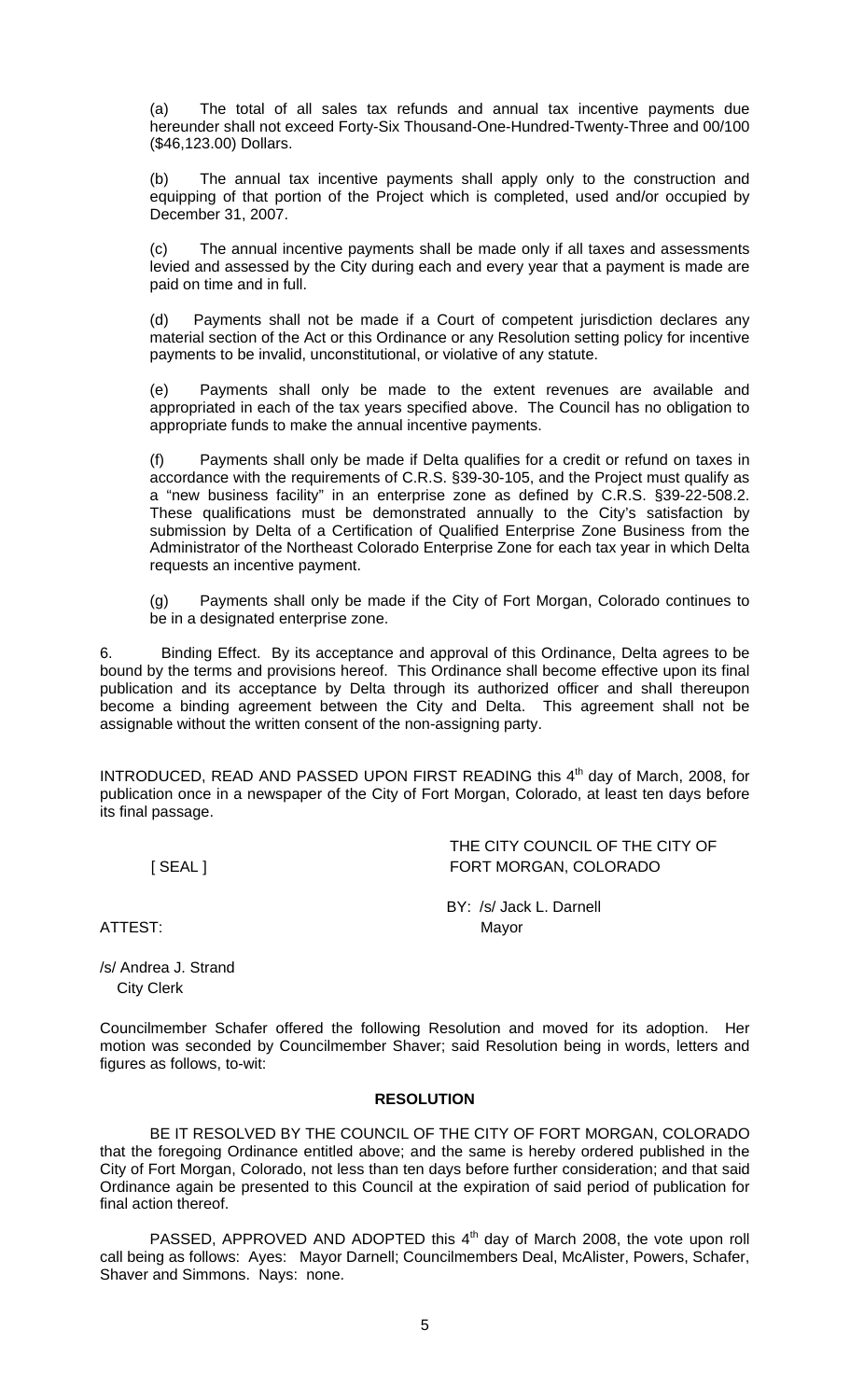#### **FIRST READING OF AN ORDINANCE ENTITLED, "AN ORDINANCE ESTABLISHING THE CITY'S POLICY FOR DAMAGES CAUSED BY SANITARY SEWER BACKUPS IN PRIVATE RESIDENCES WITHIN THE CITY OF FORT MORGAN"**

Attorney Wells informed Council that Acting City Manager Kuretich had facilitated a City Staff meeting to discuss this policy. The Staff felt that the ordinance presented tonight did not address the problem of access to the easements, but does allow the citizens compensation or a good faith payment in the event there is a sewer backup. Staff was also concerned as to the fiscal impact on the City. He then asked Council to consider the following changes to the ordinance as presented:

- Limit the number of good faith payments to one payment every five years.
- Make all payments subject to the discretion of the City Manager, with no appeal rights.
- Provide that no payment shall be made until the City finds that the homeowner has cleared all obstructions from the City's easements.
- Provide authority to the City Manager to negotiate the purchase of additional easement space in areas where the space is necessary and to submit the information to Council for approval.
- Provide that this policy be retroactive to September 1, 2007.
- Make it clear that no payment shall be made unless the City Manager approves the documentation provided by the homeowner.

Councilmember Schafer stated that she felt Council initiated this as a way to offer a good faith payment for the inconvenience of a sewer backup. It was not intended to address the easement access issue. She felt that these were two separate issues. Councilmember Deal suggested that people should get insurance coverage for sewer backups if they have had problems. Director Dreessen added that his Department has been directed to clean problem sewer areas every year.

Said Ordinance being in words, letters and figures as follows, to-wit:

# **ORDINANCE NO. \_\_\_\_\_**

### **AN ORDINANCE ESTABLISHING THE CITY'S POLICY FOR DAMAGES CAUSED BY SANITARY SEWER BACKUPS IN PRIVATE RESIDENCES WITHIN THE CITY OF FORT MORGAN**

WHEREAS, pursuant to Article IV, Sec. 4, the Council shall have the power to "[P]rovide for the construction, maintenance, operation, and disposition of public improvements, public works, public utilities, public services, and public buildings…"; and,

WHEREAS, City Council finds that it is in the best interest of the citizens and the operation of the Wastewater Collection and Distribution Department to provide a Good Faith Payment under limited circumstances; and,

WHEREAS**,** City Council has directed the Office of the City Attorney to draft an ordinance adopting a policy regarding sanitary sewer backups within the City of Fort Morgan,

NOW, THEREFORE, BE IT ORDAINED BY THE COUNCIL OF FORT MORGAN, that the City's policy for damages caused by sanitary sewer backups in private residences within the City of Fort Morgan is hereby adopted as follows:

# 1. GENERAL POLICY

1.1 This ordinance provides guidelines for the review of claims related to sanitary sewer backup damage to private property. This policy is not intended to be construed or interpreted as a waiver, express or implied, of any immunity, rights, benefits, protection, or other provisions of the City's governmental immunity as provided under the Colorado Governmental Immunity Act ("CGIA"). For definition purposes, "sewer(s)" refers to sanitary sewers and not to storm drains. For purposes of this policy, a city sewer line is defined as the full outside diameter of a main sanitary sewer, excluding external connections (e.g. [Y's] and [T's] and sewer laterals).

1.2 The Wastewater Collection and Distribution Department will promptly investigate any reported or suspected sewer backup damage to private property as a result of obstruction in a publicly owned sewer system, and will submit a written report to the City Manager together with all available information on the circumstances and extent of known damages involved in the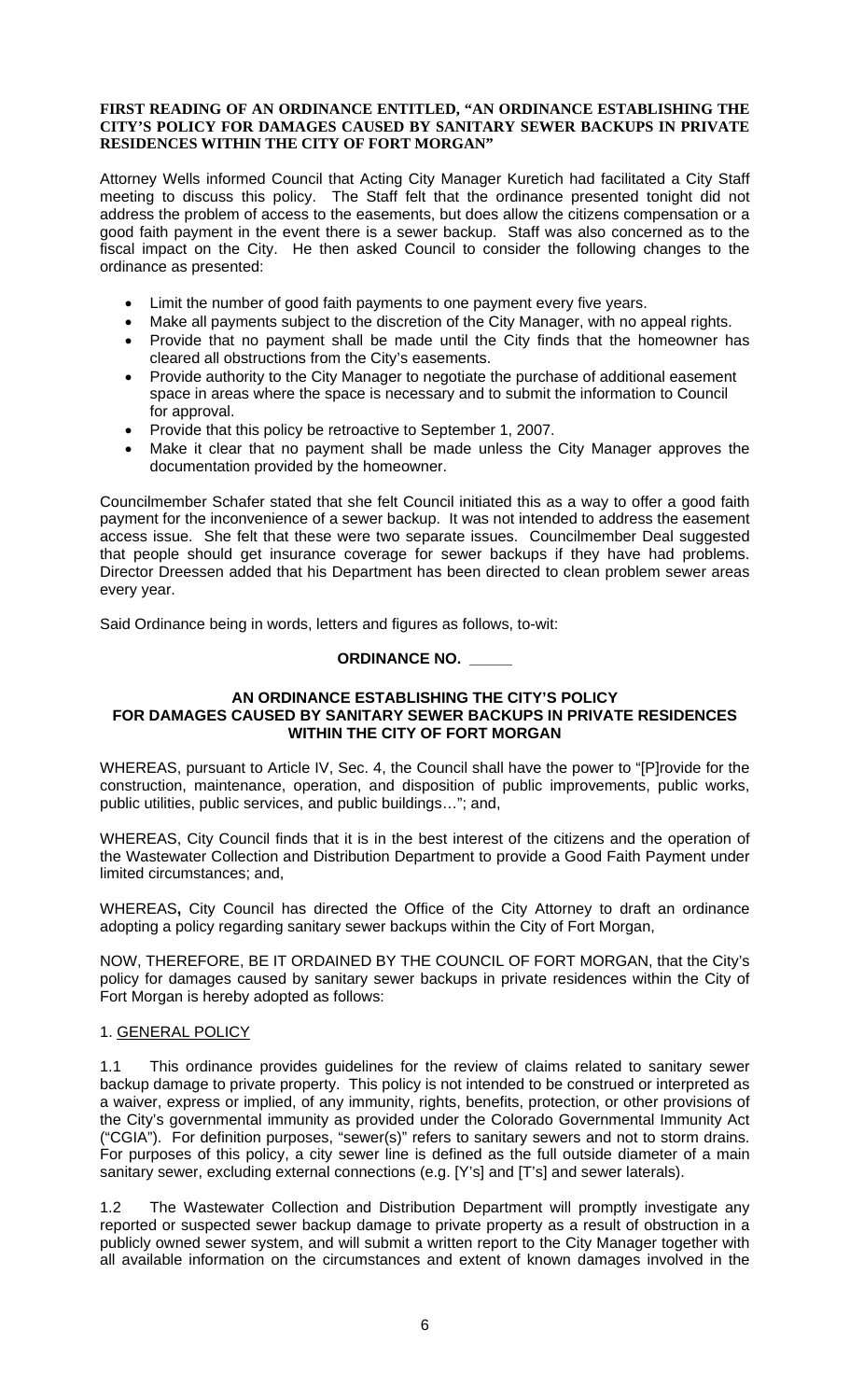incident(s). A videotape or photographs will also be made of the damage and be made a part of the report submitted to the City Manager.

1.3 Any claim for damages must be made with the City by filing a Notice of Claim (attached) for that purpose within fifteen (15) days after the date of occurrence. The forms shall include the claimant's name, address, date of occurrence, description, and the amount of damages claimed. Photocopies of invoices and receipts associated with the claim must be attached. All claims will be forwarded to the City's insurance carrier for review. This provision does not alter notice requirements under the Colorado Governmental Immunity Act (CGIA).

1.4 All claimants who provided notice to the City's Risk Management Department that they were damaged as the result of a sewer backup prior to January 1, 2008, shall be eligible for a good Faith Payment under this ordinance for damages which occurred after September 1, 2007.

All claims will be subject to the limits set forth in Section 2 and exclusions set forth in Section 3 and according to the conditions as set forth in Section 4.

### 2. LIMITS

2.1 All claims for property damage and / or physical injury that occur as a result of a sanitary sewer backup will be referred to the City's insurance carrier for review. The insurance carrier will not consider payment of a property damage and /or physical injury claim resulting from conditions outside the City's control (such as an Act of God). The City will provide its insurance carrier with the appropriate documentation related to the claimant's claim. After reviewing all available information, the City's insurance carrier, at its sole discretion, will determine whether the City is liable for the property damage and/ or physical injury. If the insurance carrier determines the City is liable for the claimant's property damage and /or physical injury, the insurance carrier will pay the claim accordingly.

2.2 If the City's insurance carrier determines that the City is not liable for the claimant's property damage and/or physical injury, the City Manager will have the discretion to authorize a "Good Faith Payment" to be made to the claimant. Each individual claim will be evaluated on its own merits. The City Manager has the authority to authorize Good Faith Payments up to \$500. Should a claimant request a reimbursement greater than \$500, the City Manager may recommend an additional good faith payment up to \$3,000. The additional good faith payment includes the initial \$500 payment. Any good faith payment greater than \$500 must be approved by City Council.

 2.3 Good Faith Payments shall not exceed \$3,000 for any single claim. The first \$500.00 does not require a dollar for dollar match by the claimant. This amount is intended to assist a claimant with any insurance deductible for cleanup of the property. A claimant is not required to have insurance coverage to receive this Good Faith Payment. The remaining \$2,500.00 available under this code provision is subject to a dollar for dollar match by the claimant for cleanup costs.

2.4 Claimants or agents will be required to submit all supporting documentation including receipts and/or invoices indicating costs incurred for cleaning and/or sanitizing the affected property. The determination of whether the claimant's documentation is sufficient to support a claim will be subject to the discretion of the City Manager. The City will reimburse the claimant with matching funds for the costs, not to exceed \$3,000. These costs specifically do not include repair or reconstruction costs.

2.5 The City will provide each claimant a backflow prevention valve for installation at the cost of the claimant.

2.6 The number of Good Faith Payments allowed to any claimant or his/her family shall be limited to one payment every five (5) years.

2.7 Payment of all claims are subject to the discretion of the City Manager and his/her decision shall be final.

### 3. EXCLUSIONS

This policy shall not apply to:

3.1 Losses caused by the failure of sewer lines owned by the claimant or agent, or other private persons.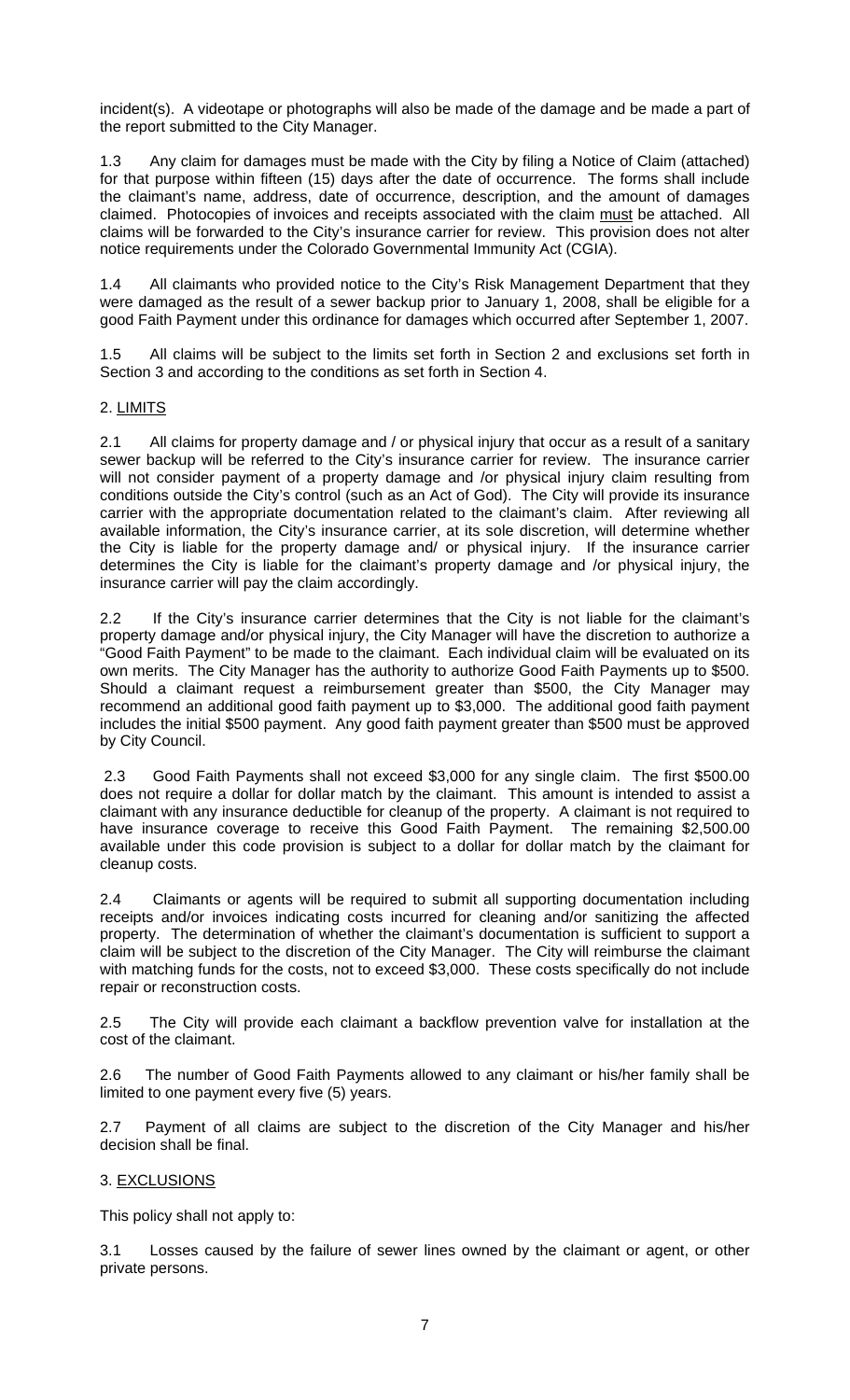3.2 Sewage damages caused by negligence or failure to properly maintain the claimant's utility system.

3.3 Sewage damages caused by the failure of the claimant or agent to take steps necessary to prohibit further damage to the property once an incident has occurred or the claimant or agent has been put on notice of another problem unrelated to the initial incident.

### 4. CONDITIONS

4.1 If any insurance is available to the claimant or agent covering a loss claimed hereunder, that coverage will be considered primary coverage. Any coverage provided under the terms and provisions of this policy shall be secondary and in excess of the claimant's or agent's primary coverage. Such secondary coverage will not contribute to any primary coverage. In the event that the claimant's insurance carrier does not cover such loss, a letter from the carrier denying the loss claimed hereunder is required to be eligible for any Good Faith Payment.

4.2 A Notice of Claim must be filed with the City Manager within fifteen (15) days from the date of occurrence or in exercise of reasonable diligence should have been discovered. These forms will be reviewed in accordance with Section 2. If the City's insurance carrier denies the claim, the carrier will notify the claimant or agent directly. If the City denies the claim, the claimant or agent will be contacted directly by the Human Resources and Risk Management Department.

4.3 The claimant or agent will be notified of the insurance carrier's or City's position relative to their claim within 90 days after receipt of the Notice of Claim, or as required by the Colorado Governmental Immunity Act.

4.4 The claimant must allow the City's insurance carrier and/or City personnel to inspect and examine the alleged property damage before any claim will be processed or paid.

4.5 All claimants must sign a Release, either in the form as required by the City's insurance carrier or provided by the City, before any payment is made to the claimant. The release will absolve the City or its carrier from any and all liability arising from the claim and release the City and its carrier from any future claims related to the incident.

4.6 The City or its insured shall have the right at their sole discretions to seek subrogation against any person or organization liable for the property damage described in a claim. Claimant shall assist and cooperate with the City or its insured in any action or proceeding to obtain subrogation.

4.7 No payment shall be made to any claimant or agent until the City finds that the claimant or agent has cleared all obstructions, natural or constructed, that impede the City's access to its easements whether recorded or by prescription

# 5. DEFINITIONS

5.1 Claimant or Agent: Claimant is the individual(s) filing a claim against the City of Fort Morgan seeking reimbursement for paid or obligated payment due to property damage caused by the operation of the City's Utility System. Agent shall be construed to mean a tenant or landlord of the claimant.

5.2 Ultimate Net Loss: This term refers to the sum paid in settlement of a claim for which the City agrees to pay after making deductions for all other recoveries, salvages, deductibles, and insurances. "Ultimate Net Loss" does not include: (a) costs and expenses incurred by an insurer on behalf of the claimant or agent; (b) office costs or salaries and expenses of employees of the claimant or agent; or (c) retainer fees of counsel retained by claimant or agent.

5.3 Property Damage**:** This term means the loss of or direct damage to or clean up costs related to destruction of tangible property.

5.4 Actual Cash Value (ACV): Generally defined as replacement cost less depreciation.

5.5 City Utility System: The full outside diameter of a main sanitary sewer, excluding external connections (e.g. [Y's] and [T's] and sewer laterals.

5.6 Claimant or Agent Utility System: The Water and Sanitary Sewer System located in or on the property of the claimant or agent.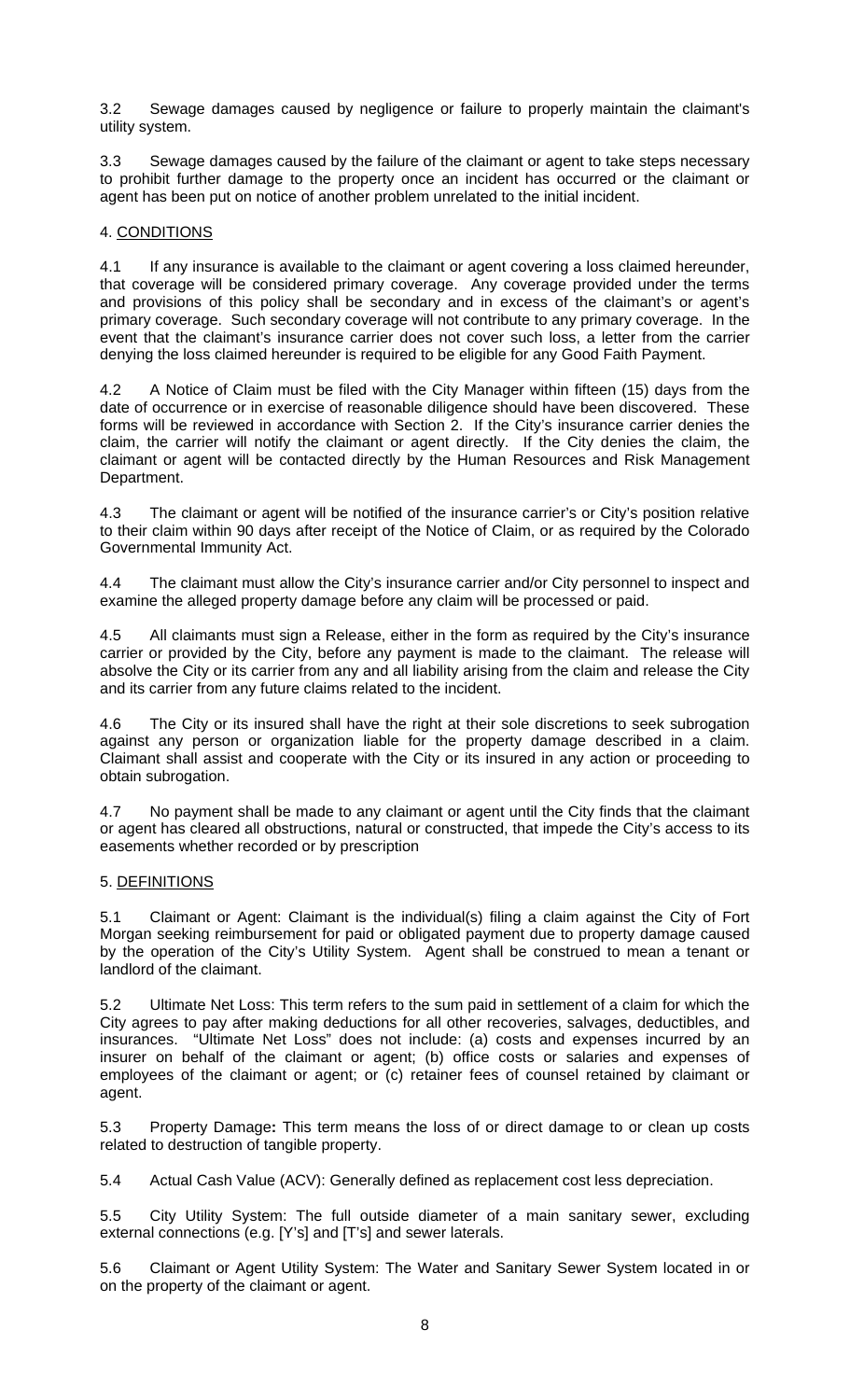5.7 Occurrence: An event which causes property damage to the property of the claimant or agent as the result of the operations of the City's Sanitary System.

5.8 Obstruction:Natural or artificial objects which impede or prohibit the City's ability to access its property interests or easements which are either recorded or by prescription.

### 6. GENERAL CLAIMANT RESPONSIBILITIES

6.1 Claimant must provide reasonable proof of ownership and the value of the damaged personal and real property.

6.2 The claimant must comply with all conditions contained within section 4 of this policy that outlines notification and documentation responsibilities.

### 7. PAYMENT OF NON-ECONOMIC DAMAGES – NO ADMISSION OF LIABILITY

7.1 The City will not pay non-economic damages as compensation for an occurrence under this policy.

7.2 Any payment made hereunder is a "Good Faith" gesture and is not intended and shall not be construed as an admission of liability or waiver of any defense on immunity.

### 8. ACQUISITION OF EXPRESS EASEMENTS

8.1 The City Manager shall have the authority to negotiate the purchase of additional easements where additional is necessary for the City's access. All easement purchases as provided herein shall be approved by Council

INTRODUCED, READ AND PASSED UPON FIRST READING this 4<sup>th</sup> day of March, 2008, for publication once in a newspaper of the City of Fort Morgan, Colorado, at least ten days before its final passage.

> THE CITY COUNCIL OF THE CITY OF FORT MORGAN, COLORADO

ATTEST:

BY: /s/ Jack L. Darnell<br>Mayor

/s/ Andrea J. Strand City Clerk

Councilmember Powers offered the following Resolution and moved for its adoption. His motion was seconded by Councilmember Simmons; said Resolution being in words, letters and figures as follows, to-wit:

### **RESOLUTION**

 BE IT RESOLVED BY THE COUNCIL OF THE CITY OF FORT MORGAN, COLORADO that the foregoing Ordinance entitled above; and the same is hereby ordered published in the City of Fort Morgan, Colorado, not less than ten days before further consideration; and that said Ordinance again be presented to this Council at the expiration of said period of publication for final action thereof.

PASSED, APPROVED AND ADOPTED this 4<sup>th</sup> day of March, 2008, the vote upon roll call being as follows: Ayes: Mayor Darnell; Councilmembers Deal, McAlister, Powers, Schafer, Shaver and Simmons. Nays: none.

**FIRST READING OF AN ORDINANCE ENTITLED, "AN ORDINANCE TO APPLY AND CONTRACT FOR BENEFICIAL USE OF WATER ON BEHALF OF THE CITY OF FORT MORGAN, A MUNICIPAL CORPORATION, AND PRESCRIBING THE TERMS FOR APPLICATION FOR AN ALLOCATION OF THE RIGHT TO USE COLORADO-BIG THOMPSON PROJECT WATER TO SAID CITY OF FORT MORGAN BY NORTHERN COLORADO WATER CONSERVANCY DISTRICT"**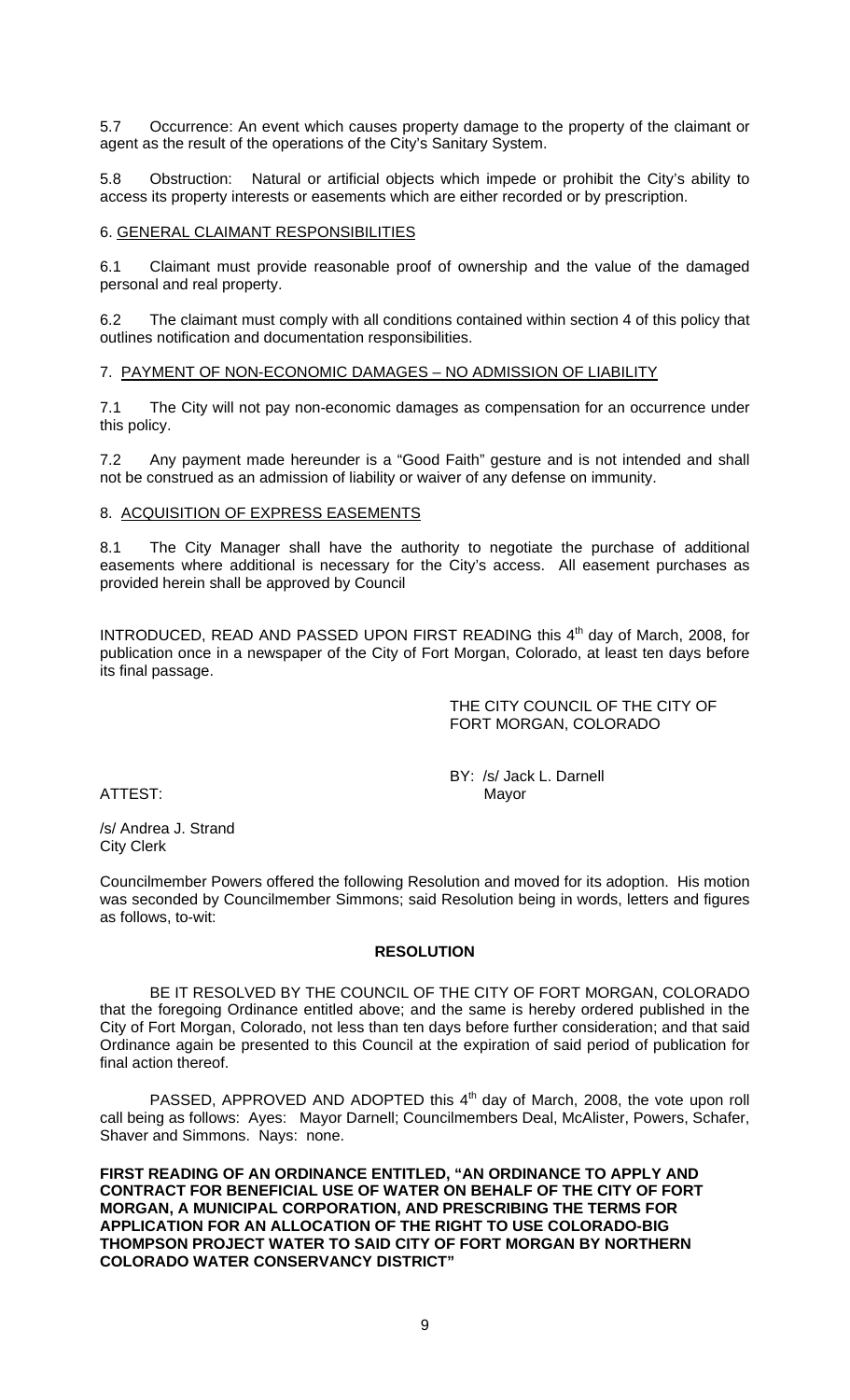Director Dreessen informed Council that the Ordinance presented was necessary to comply with requirements from Northern Colorado Water Conservancy District; said Ordinance being in words, letters and figures as follows, to-wit:

### **ORDINANCE NO. \_\_\_\_\_**

#### **AN ORDINANCE TO APPLY AND CONTRACT FOR BENEFICIAL USE OF WATER ON BEHALF OF THE CITY OF FORT MORGAN, A MUNICIPAL CORPORATION, AND PRESCRIBING THE TERMS FOR APPLICATION FOR AN ALLOCATION OF THE RIGHT TO USE COLORADO-BIG THOMPSON PROJECT WATER TO SAID CITY OF FORT MORGAN BY NORTHERN COLORADO WATER CONSERVANCY DISTRICT.**

WHEREAS, under the Water Conservancy Act of Colorado, Title 37, Article 45, Colorado Revised Statutes of 1973, it is necessary that the City Council of the City of Fort Morgan, a Colorado municipal corporation (hereinafter called "Applicant"), in order to obtain the perpetual right to use Colorado-Big Thompson Project water on an annually renewable basis under C.R.S. 37-45-131 within the boundaries of the Northern Colorado Water Conservancy District, by contract for the beneficial use of water from Northern Colorado Water Conservancy District, shall by ordinance authorize and direct the Mayor and the City Clerk to apply to the Board of Directors of said District for such water contract.

NOW, THEREFORE, BE IT ORDAINED BY THE COUNCIL OF THE CITY OF FORT MORGAN, COLORADO:

Section 1: That the City of Fort Morgan has determined to apply for a contract providing for the beneficial use of Eighty (80) acre-feet of water from Northern Colorado Water Conservancy District within the boundaries of the Northern Colorado Water Conservancy District.

Section 2: That the Mayor and the City Clerk be and are hereby authorized and directed to apply to the Board of Directors of said Northern Colorado Water Conservancy District for a contract providing to the Applicant the beneficial use of water upon terms prescribed by said Board in the manner and form as in this section provided, to-wit:

#### **APPLICATION TO NORTHERN COLORADO WATER CONSERVANCY DISTRICT FOR ANNUALLY RENEWABLE PERPETUAL WATER CONTRACT FOR RIGHT TO USE COLORADO-BIG THOMPSON PROJECT WATER UNDER C.R.S. 37-45-131**

Applicant, City of Fort Morgan, the governing body of a Colorado municipal corporation acting in its governmental capacity or as governing body of a water activity enterprise (circle capacity in which governing body is acting), hereby applies to Northern Colorado Water Conservancy District, a political subdivision of the State of Colorado, organized and existing by virtue of Title 37, Article 45, Colorado Revised Statutes, 1973, for a contract for the right to beneficially use Colorado-Big Thompson Project water under the following terms and conditions:

- 1. The quantity of water herein requested by Applicant for annual application to beneficial use is Eighty (80) acre-feet to be used so long as the Applicant fully complies with all of the terms, conditions, and obligations hereinafter set forth.
- 2. It is understood and agreed by the Applicant that any water provided for use under this contract by the Board of Directors of said District shall be primarily for domestic, irrigation, or industrial use within or through facilities or upon lands owned or served by said Applicant, provided however, that all lands, facilities, and serviced areas which receive benefit from the use of water (whether water service is provided by direct delivery, by exchange, or otherwise) shall be situated within the boundaries of Northern Colorado Water Conservancy District.
- 3. Applicant agrees that an acre-foot of water as referred to herein is defined as being onethree-hundred-ten thousandth (1/310,000) of the quantity of water annually declared by the Board of Directors of the District to be available for delivery from the water supplies of the District. Applicant agrees that such water shall be delivered from the works of the District at such existing District delivery point or points as may be specified by the Applicant and that the water delivery obligation of the District shall terminate upon release of water from said works. Further, the Applicant agrees that on November 1 of each year, any water undelivered from the annual quantity made available to the Applicant shall revert to the water supplies of the District.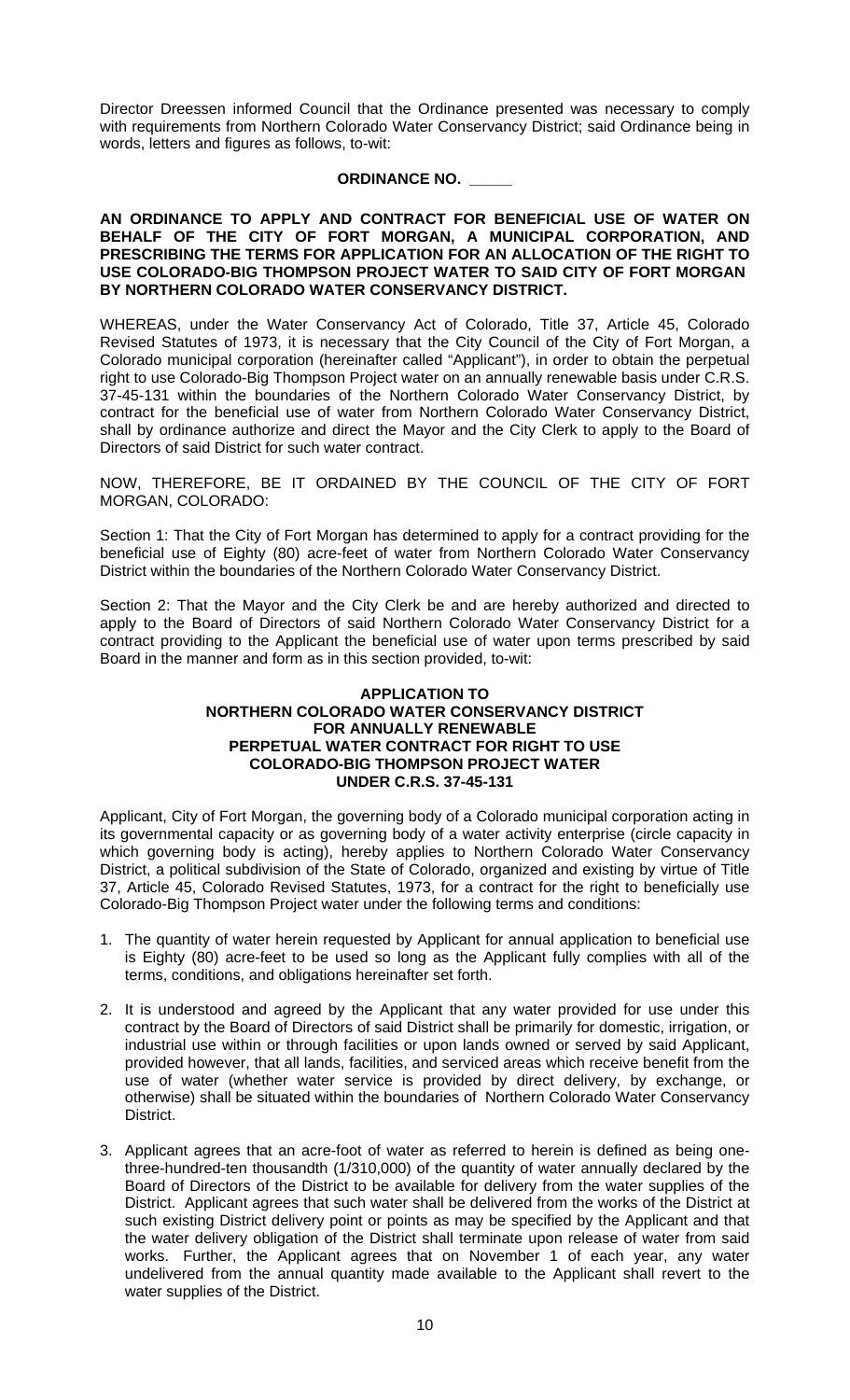4. Applicant agrees to pay annually in advance for the amount of water herein provided for use under this contract by the Board of Directors of said District at a price per acre-foot to be fixed annually by said Board; and, further, agrees that the initial annual payment shall be made, in full, within fifteen (15) days after the date of notice from the District that the initial payment is due hereunder. Said notice will advise the Applicant, among other things, of the water year to which the initial payment shall apply and the price per acre-foot which is applicable to that year. Annual payments for each water year thereafter shall be made in advance by the Applicant on or before each October 1, 31 days prior to the start of the water year, at the rate per acre-foot established by the Board for municipal water use in that water year. For the purpose of this water contract, the water year is defined to be from November 1 to October 31 of the following year.

If an annual payment as herein provided is not made by due date, written notice thereof, by certified mail, will be given by said District to the Applicant at the following address: P. O. Box 100, Fort Morgan, CO 80701.

Water deliveries shall be suspended as of November 1 of the new water year until payment of the delinquency is made. If payment is not made within ninety (90) days after the date of mailing of said written notice, Applicant shall have no further right, title, or interest under this contract; and the right of use of water as herein made, shall be disposed of at the discretion of the Board of Directors of said District in accordance with the applicable provisions of C.R.S. Section 37-45-132 and 7-42-104. Any proceeds from any sale of the right of use to another allottee shall be paid to Applicant over and above the District's actual expense in terminating and disposing of the contract right of use.

- 5. This right of use shall be perpetual on an annually renewable basis. If the annual payment is made as provided in this application, the right of use shall be automatically renewed another water year without any further action of the District; if the annual payment is not timely made, as provided above, the right of use shall terminate.
- 6. Applicant agrees that the water allocation shall be beneficially used for the purposes and in the manner specified herein, and that this right of use is made for the exclusive benefit of the Applicant and shall not inure to the benefit of any successors or assigns of said Applicant without prior specific approval of the Board of Directors of said District.
- 7. Applicant agrees to be bound by the provisions of the Water Conservancy Act of Colorado; by Section 37-45-131; by the Rules and Regulations and policies of the Board of Directors of said District; and by the Repayment Contract of July 5, 1938, between said District and the United States and all amendments thereof and supplements thereto.
- 8. Applicant agrees, as a condition of this contract, to enter into an "Operating Agreement" with said District if and when the Board of said District finds and determines that such an agreement is required by reason of additional or special services requested by the Applicant and provided by the District. Said agreement may contain, but not be limited to, provision for water delivery at times or by means not provided within the terms of standard contracts of the District; additional annual monetary consideration for extension of District delivery services and for additional administration, operation and maintenance costs; or for other costs to the District which may arise through provision of services to the Applicant.

Section 3**:** In the opinion of the City Council of the City of Fort Morgan acquisition of this annually renewable perpetual right of use water contract for the Colorado-Big Thompson Project water from Northern Colorado Water Conservancy District and the right to the beneficial use of water thereunder by said City of Fort Morgan is necessary; that the continued acquisition and use of this water supply is essential for the well-being of the community and for the preservation of the public peace, health, and safety; and that the adequate protection of the health of the inhabitants of the community requires an immediate increase in Applicant's water supply. It is, therefore, declared that an emergency exists; that this ordinance shall take effect as an emergency measure and that it shall be published in the manner and shall take effect as provided by the statutes of the State of Colorado or charter of the Applicant.

INTRODUCED, READ AND PASSED UPON FIRST READING this 4<sup>th</sup> day of March, 2008, for publication once in a newspaper of the City of Fort Morgan, Colorado, at least ten days before its final passage.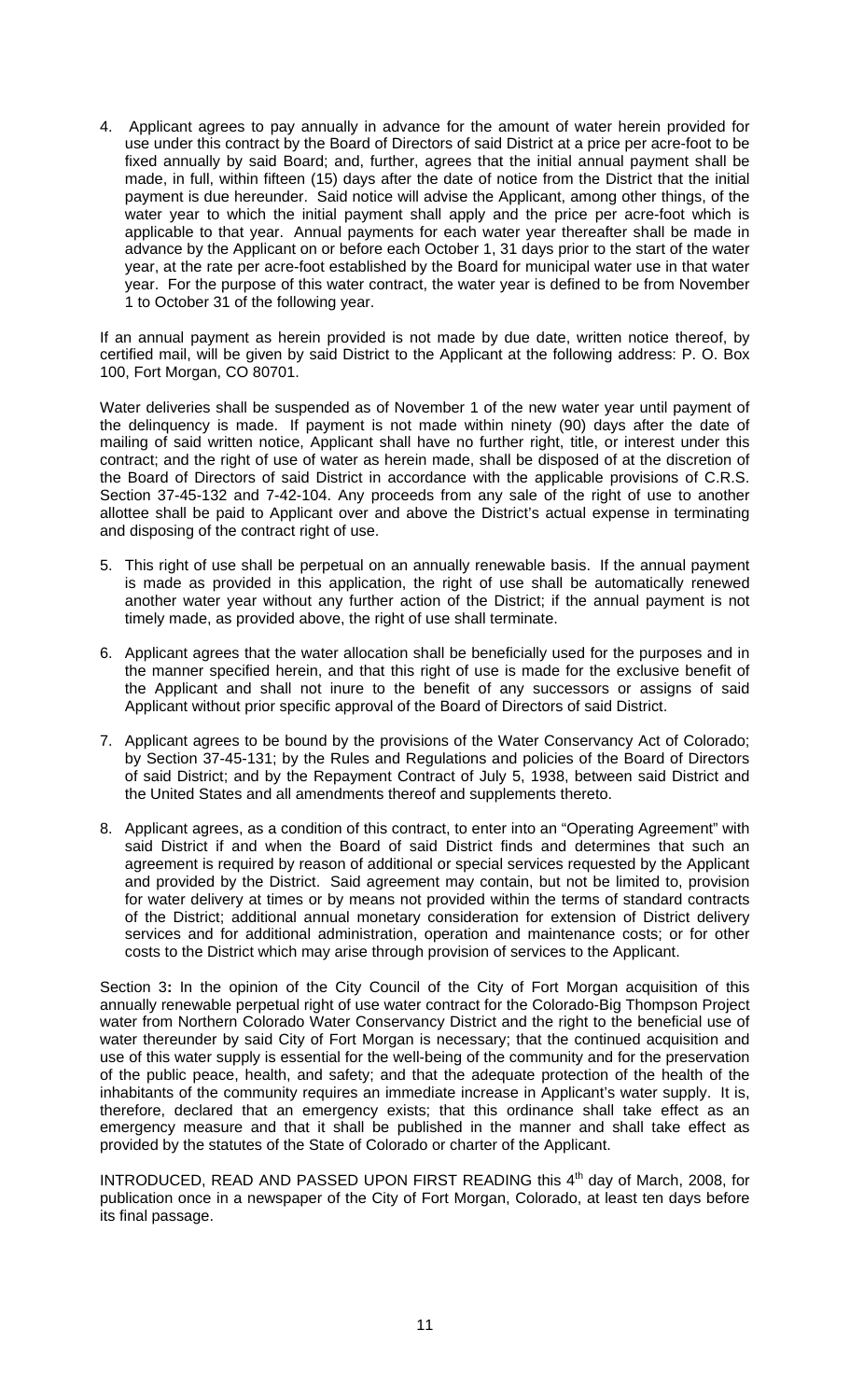THE CITY COUNCIL OF THE CITY OF [ SEAL ] FORT MORGAN, COLORADO

 BY: /s/ Jack L. Darnell ATTEST: Mayor

/s/ Andrea J. Strand City Clerk

Councilmember Powers offered the following Resolution and moved for its adoption. His motion was seconded by Councilmember Shaver; said Resolution being in words, letters and figures as follows, to-wit:

# **RESOLUTION**

 BE IT RESOLVED BY THE COUNCIL OF THE CITY OF FORT MORGAN, COLORADO that the foregoing Ordinance entitled above; and the same is hereby ordered published in the City of Fort Morgan, Colorado, not less than ten days before further consideration; and that said Ordinance again be presented to this Council at the expiration of said period of publication for final action thereof.

PASSED, APPROVED AND ADOPTED this  $4<sup>th</sup>$  day of March, 2008, the vote upon roll call being as follows: Ayes: Mayor Darnell; Councilmembers Deal, McAlister, Powers, Schafer, Shaver and Simmons. Nays: none.

### **APPROVE THE CITY ATTORNEY TO BE THE SPOKESPERSON FOR THE CITY CONCERNING FORMER CITY MANAGER MICHAEL NAGY**

Mayor Darnell stated he felt that Council and the City should have one spokesman for issues concerning former City Manager Michael Nagy. Attorney Wells added that he would direct any employment issues to Director Jody Prentice.

Councilmember Simmons offered a motion to authorize City Attorney Jeffrey Wells as the City's spokesman for all issues concerning Michael Nagy. Her motion was seconded by Councilmember Schafer and duly carried.

### **DISCUSSION AND/OR ACTION ON TWO PROPOSED RELEASE AGREEMENTS RELATED TO FORMER CITY MANAGER MICHAEL NAGY**

Attorney Wells stated that he has provided Council with two different agreements which he and Mr. Nagy's attorney have approved. An Exhibit attached is the resignation letter Mr. Nagy is proposing, if that agreement is accepted. Discussion continued concerning the resignation agreement, termination agreement and a press release.

Councilmember Powers offered a motion to accept the resignation agreement as presented. His motion was seconded by Councilmember Shaver and duly carried.

# **AGENDA FOR THE CITY COUNCIL RETREAT ON MARCH 8TH**

Acting City Manager Kuretich presented the Agenda for the upcoming retreat. No one requested changes.

DATE: Saturday, March 8, 2008

TIME: 8:30 a.m.

PLACE: Fort Morgan Police Department Training Room 901 East Beaver Avenue Fort Morgan, CO

Councilmembers will meet with City staff in a retreat to discuss operational issues and priorities for 2008.

8:15 – 8:30 a.m. Continental Breakfast Welcome and Introduction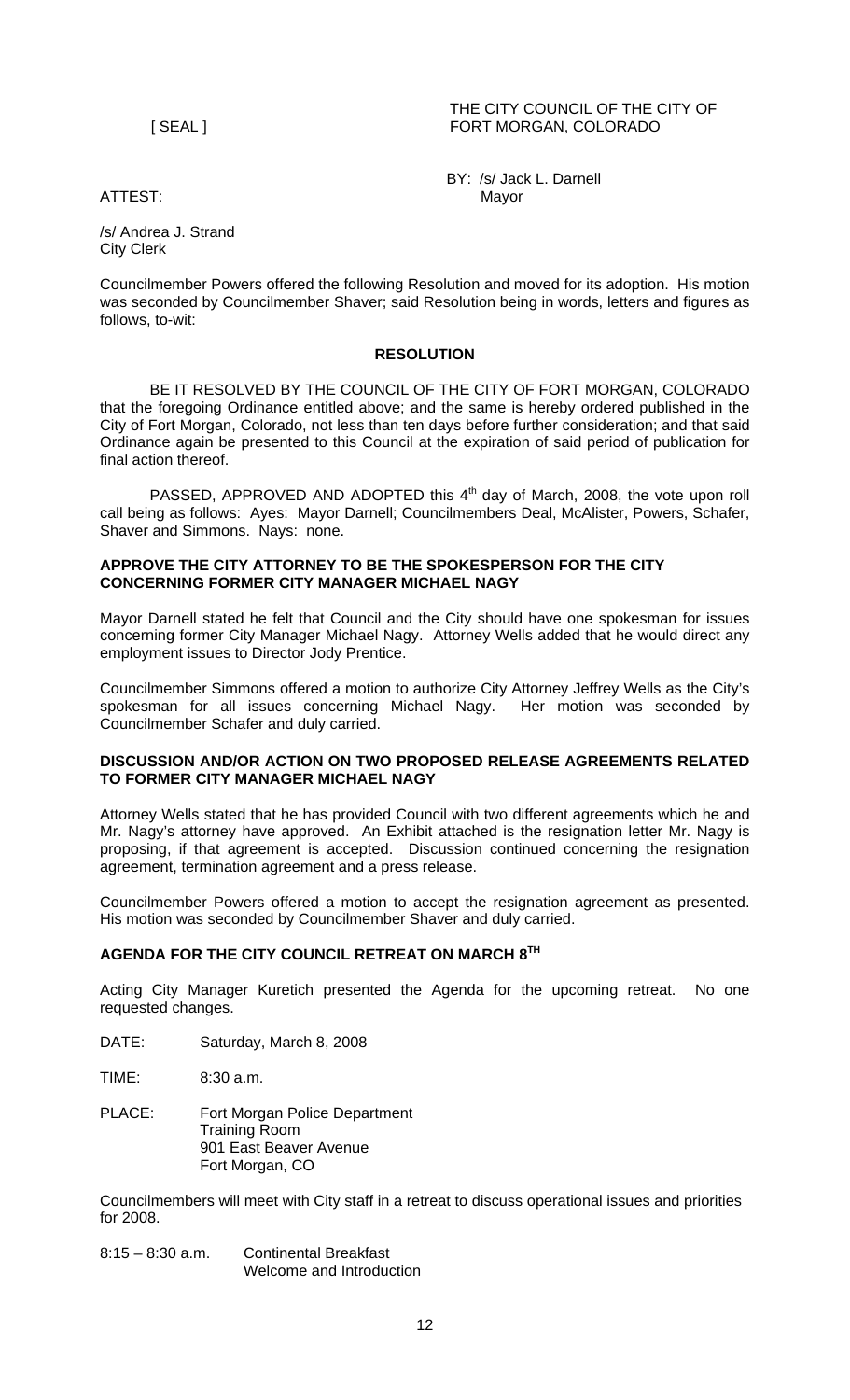| $8:30 - 9:00$ a.m.             | Consideration of City Manager Position Profile and Timeline for<br>Recruitment and Facilitated Q & A - Keith Kuretich                                                                                                                                     |
|--------------------------------|-----------------------------------------------------------------------------------------------------------------------------------------------------------------------------------------------------------------------------------------------------------|
| $9:00 - 9:15$ a.m.             | Financial Report and Facilitated Q & A - Pixie Jones                                                                                                                                                                                                      |
| $9:15 - 9:45$ a.m.             | Downtown Improvements Presentation (PowerPoint) and facilitated Q&A -<br><b>Pat Merrill</b>                                                                                                                                                               |
| $9:45 - 10:00$ a.m.            | <b>Break</b>                                                                                                                                                                                                                                              |
| $10:00 - 10:45$ a.m.           | Determine Short-Term and Long-Range Council Goals and Objectives                                                                                                                                                                                          |
| $10:45 - 11:15$ a.m.           | Annexation Procedures and Facilitated Q&A – Jeff Wells, Pat Merrill                                                                                                                                                                                       |
| $11:15$ a.m. $-$<br>12:15 p.m. | City Council and Staff Visioning the Future<br>(e.g., Airport, NISP, Platte Avenue Lateral, Water Purchase, Water Audit,<br>Water Rate, COWARN, City Farm House, Circle Drive, Sanitary Sewer<br>Backup Policy, Easement Issues, Golf Course, and Museum) |
| $12:15 p.m. -$<br>12:45 p.m.   | Lunch [Training Room]<br>Public Process/City Relations with the Community and Facilitated Q&A -<br><b>Keith Kuretich</b>                                                                                                                                  |
| $12:45 - 1:00$ p.m.            | Discuss a Council/Staff Retreat for April 29, 2008<br>Summary and Wrap Up                                                                                                                                                                                 |
|                                | Adjourn                                                                                                                                                                                                                                                   |

All times are approximate. The public is welcome to attend this meeting.

### **CONSENT AGENDA**

Clerk Strand presented the Consent Agenda for Council consideration. Councilmember Simmons offered a Resolution to approve the Consent Agenda as presented, and moved for its adoption. Her motion was seconded by Councilmember Schafer; said Consent Agenda being in words, letters and figures as follows, to wit:

### **CONSENT AGENDA**

- A. Approve the minutes from the special meeting of February 12, 2008.
- B. Approve the minutes from the regular meeting of February 19, 2008.
- C. Second and final reading of Ordinance No. 1063 and request to publish by title only.

### **ORDINANCE NO. 1063**

#### **AN ORDINANCE ADOPTING THE WATER CONSERVATION PLAN OF THE CITY OF FORT MORGAN AND AUTHORIZING THE DIRECTOR OF UTILITIES TO MAKE MINOR MODIFICATIONS TO THE PLAN NECESSARY FOR THE IMPLEMENTATION OF NEW MEASURES, REGULATIONS, AND MODIFICATIONS FROM EXISTING CONDITIONS THAT AFFECT THE USE OF WATER**

WHEREAS, previously in June 1996, the City of Fort Morgan adopted a Water Conservation Plan; and,

WHEREAS, pursuant to the "Water Conservation Act of 2004", C.R.S. § 37-60-126, it has become necessary to update the City's Water Conservation Plan as previously adopted to reflect changes since the adoption of the original plan;

WHEREAS, Article IV, Sec. 4, provides, "for the construction, maintenance, operation, and disposition of public improvements, public works, public utilities, public services, and public buildings…"; and,

WHEREAS, the intention of this plan is to provide flexibility to allow for changes in the future; and,

WHEREAS**,** the Director of Utilities shall oversee the administration of the plan and from time to time need to make minor modifications to this plan due to the implementation of new measures, regulations and modifications to existing conditions that affect the use of water.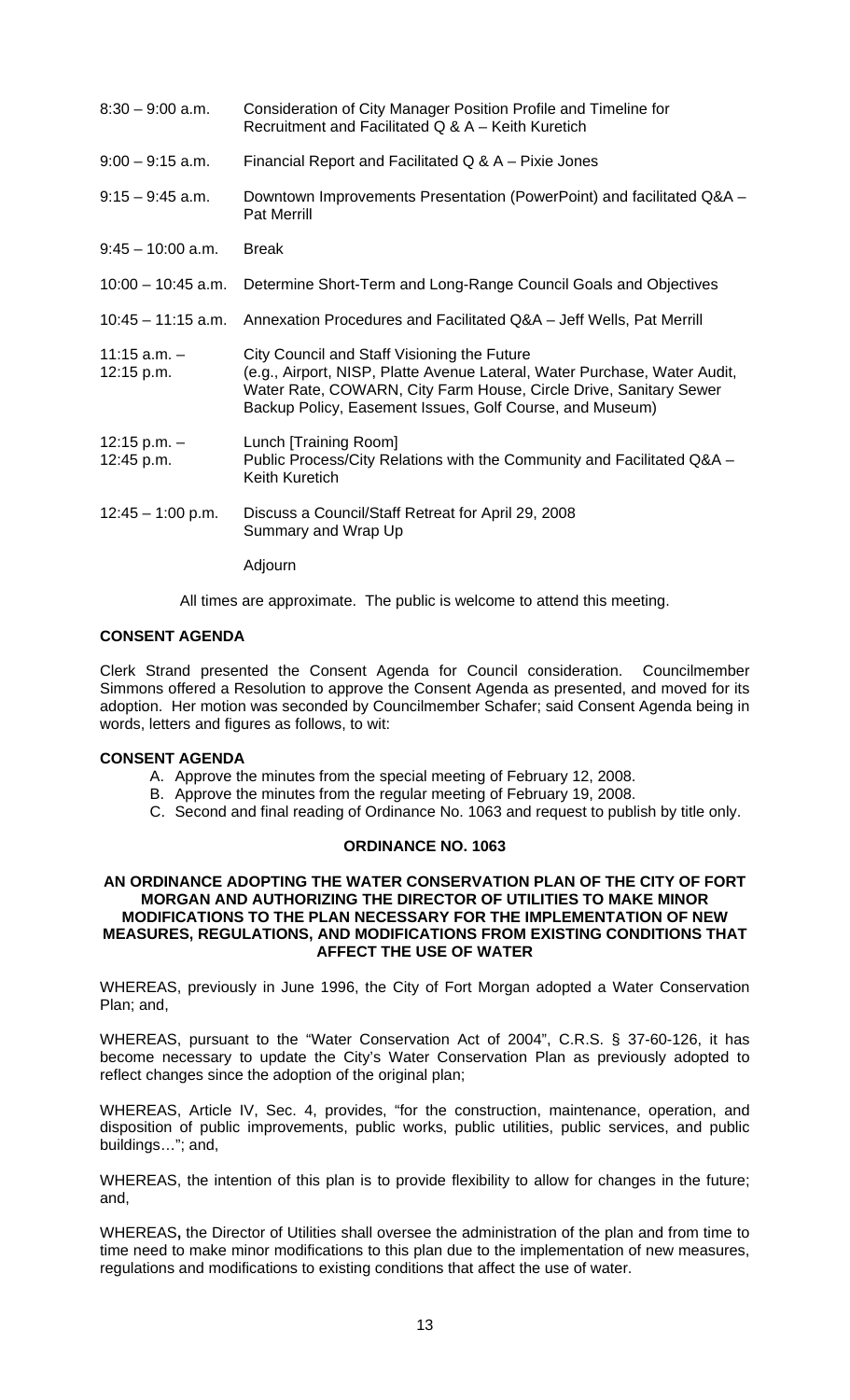BE IT ORDAINED BY THE COUNCIL OF FORT MORGAN:

SECTION 1: The Council of the City of Fort Morgan hereby adopts the Water Conservation Plan incorporated herein by this reference.

SECTION 2: The Director of Utilities shall be given the authority to make minor modifications to the plan necessary for the implementation of new measures, regulations and modifications to existing conditions that affect the use of water.

EFFECTIVE DATE.

This Ordinance shall be in full force and effect five (5) days after publication.

READ AND PASSED ON FIRST READING AND ORDERED PUBLISHED IN FULL on the 19<sup>th</sup> day of February, 2008.

> THE CITY COUNCIL OF THE CITY OF FORT MORGAN, COLORADO

[SEAL]

 BY: /s/ Jack L. Darnell discussion of the contract of the Mayor Mayor

/s/ Andrea J. Strand City Clerk

PASSED, APPROVED AND ADOPTED ON FINAL READING AND ORDERED PUBLISHED by title only the  $4<sup>th</sup>$  day of March, 2008.

> THE CITY COUNCIL OF THE CITY OF FORT MORGAN, COLORADO

[SEAL]

BY: /s/ Jack L. Darnell discussion of the contract of the Mayor Mayor

/s/ Andrea Strand City Clerk

> All matters listed under Item 12, Consent Agenda, are considered to be routine business by the Council and will be enacted with a single motion and a single vote by roll call. There will be no separate discussion of these items. If discussion is deemed necessary, that item should be removed from the Consent Agenda and considered separately.

PASSED, APPROVED AND ADOPTED this 4<sup>th</sup> day of March, 2008, the vote upon roll call being as follows: Ayes: Mayor Darnell; Councilmembers Deal, McAlister, Powers, Schafer, Shaver and Simmons. Nays: none.

# **PUBLIC COMMENT / AUDIENCE PARTICIPATION**

Dennis Hall, who resides at 512 Maple Street in Fort Morgan, stated that during the City's spring clean up would be a good time for homeowners to start cleaning up access for easements.

Larry Carr, who resides at 308 South Sherman Street in Fort Morgan, addressed Council and was concerned about the issue of the City and recent reports in *The Fort Morgan Times* concerning Michael Nagy. He felt that many employees did not have the same opinion as was reported in the newspaper. He felt Mr. Nagy did not communicate with staff and felt during the budget process items were cut without consideration of staff. As a citizen, he felt the Council should consider a local person for the replacement of the City Manager. He felt the newspaper was unfairly demeaning to Council.